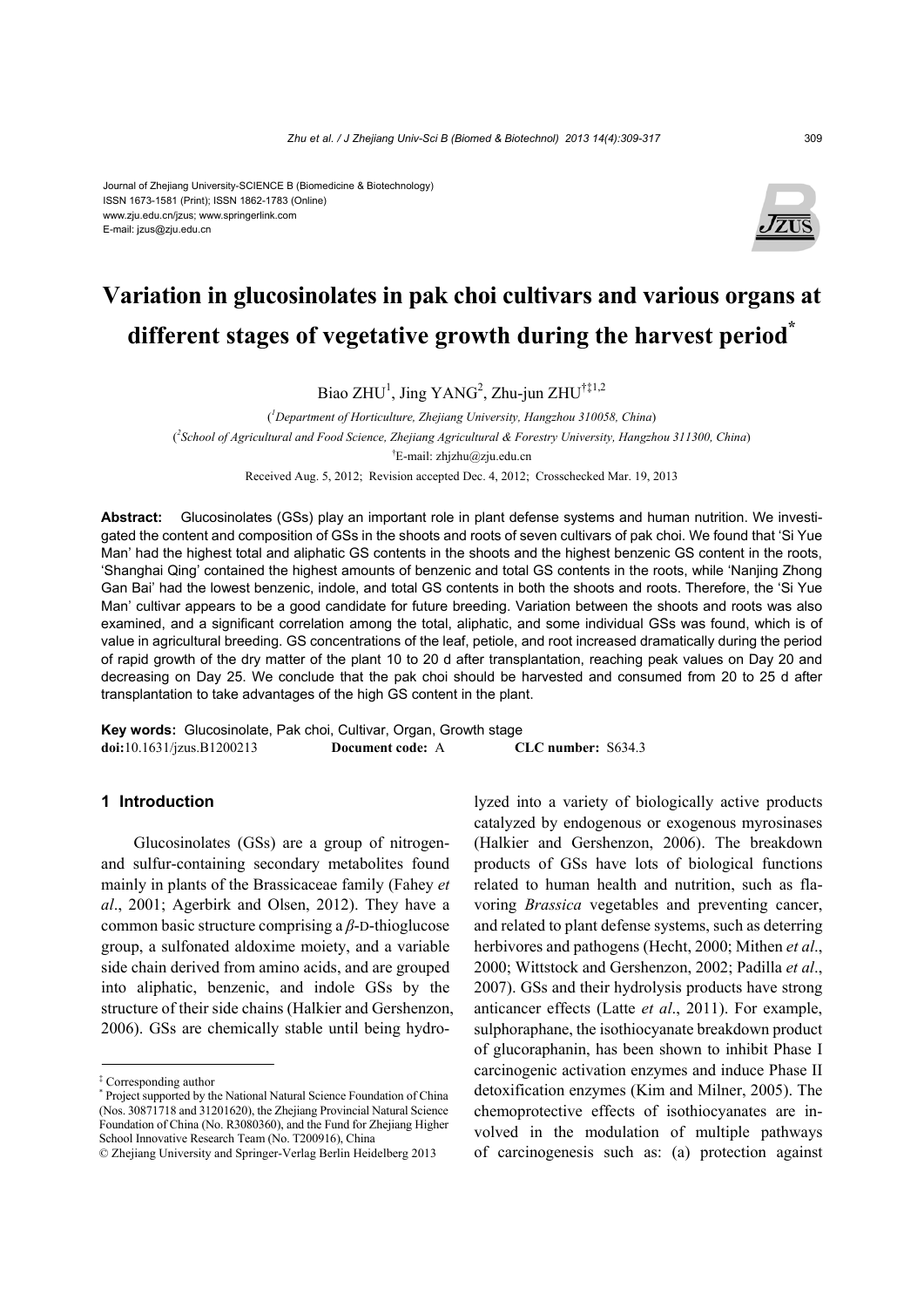environmental factors by targeting xenobiotic metabolism, (b) increasing the antioxidant capacity of cells, and (c) targeting tumour cell growth (Traka and Mithen, 2009). Similar effects are also produced by the hydrolysis products of indole GSs (Holst and Williamson, 2004). The 2-phenylethyl GS degradation product, 2-phenylethyl isothiocyanate, is highly toxic to a range of soil organisms, such as fungi and root-feeding nematodes (Potter *et al*., 2000; van Dam *et al*., 2009). However, some negative aspects of GSs have also been reported. For example, progoitrin is considered to be unsuitable for animal consumption because of its 'antinutritional' and goitrogenic properties (Griffiths *et al*., 1998). Thus, GSs have been investigated frequently in relation to their roles in human and animal food consumption and plant defense systems.

Previous studies have shown that, whether in *Brassica* crops such as *B. rapa*, *B. napus*, and *B. nigra*, or *Arabidopsis thaliana*, the composition and content of GSs vary considerably among and within species and are regulated both developmentally and environmentally in various organs and tissues (Rosa *et al*., 1996; Petersen *et al*., 2002; Brown *et al*., 2003; Bellostas *et al*., 2004; Velasco *et al*., 2007). Investigations of GS composition and content in *B. napus*, *A. thaliana*, and *Raphanus raphanistrum* during development showed that plants that produce GSs commonly accumulate them in all vegetative and reproductive parts throughout development (Clossais-Besnard and Larher, 1991; Brown *et al*., 2003; Malik *et al*., 2010). These studies have focused mostly on the variation in GSs from seed germination to silique formation during the whole life cycle and aimed to evaluate the synthesis, transport, and degradation of GSs, and their relationship to plant defense. However, as lots of *Brassica* crops are vegetables important in human consumption, a comprehensive understanding of GS composition and content is important, especially the variation in GSs in vegetative tissues during the long harvest period. Yet, the relevant research is still lacking.

Pak choi (*Brassica campestris* L. ssp. *chinensis*  var. *communis*) is a very important *Brassica* vegetable in East, Northeast, and Southeast Asia. It accounts for 30%–40% of the vegetable production area in China and is widely consumed because of its nutritional bioactive components such as folate, vitamin C, carotenoids, polyphenols, and GSs (Tay and Toxopeus, 1993; Podsedek, 2007; Hanson *et al*., 2009; Verkerk *et al*., 2009). Pak choi is harvested and consumed over a period lasting several weeks from the young seedling to the big shoot stage. Though some studies have described the GS content of pak choi (He *et al*., 2000; Chen *et al*., 2008; Verkerk *et al*., 2009; Yang *et al*., 2009), little is known about variation in the GS content among cultivars and organs, especially the variation in GSs during the long harvest period. In the present study, we identified and examined the variation in GS composition and content in pak choi cultivars and organs. The variation in GS content in the leaf, petiole, and root of pak choi at different vegetative growth stages (during the harvest period) was further analyzed. This systematic study will help in selecting pak choi cultivars with high GS content for breeding and in guiding human vegetable consumption.

## **2 Materials and methods**

#### **2.1 Plant growth and sampling**

Seven pak choi cultivars (*Brassica campestris* L. ssp. *chinensis* var. *communis*) with different representative characters and which are commonly grown and consumed in southern China were selected to investigate the total and individual GS contents of shoots and roots. They were 'Hangzhou You Dong Er' (HZYDE), 'Zhouye You Dong Er' (ZYYDE), 'Si Yue Man' (SYM), 'Shanghai Qing' (SHQ), 'Nanjing Zhong Gan Bai' (NJZGB), 'Chang Geng Bai' (CGB), and 'Ai Jiao Huang' (AJH). Seeds were germinated and grown in vermiculite for 3 weeks, and then the seedlings with 3–4 true leaves were transplanted into 10-L plastic containers containing aerated fullnutrient solution. The composition of the nutrient solution was as described by Yang *et al*. (2009), and the nutrient solutions were changed twice a week. The statistical design was a randomized complete block (RCB) with three replicates of 8 plants each. Plants were harvested after being grown for 2 weeks, and the shoots and roots were harvested separately, immediately frozen in liquid nitrogen, and freeze-dried. After being weighed, the samples were ground into fine powder and stored at −20 °C for analysis.

The 'HZYDE' cultivar was used to further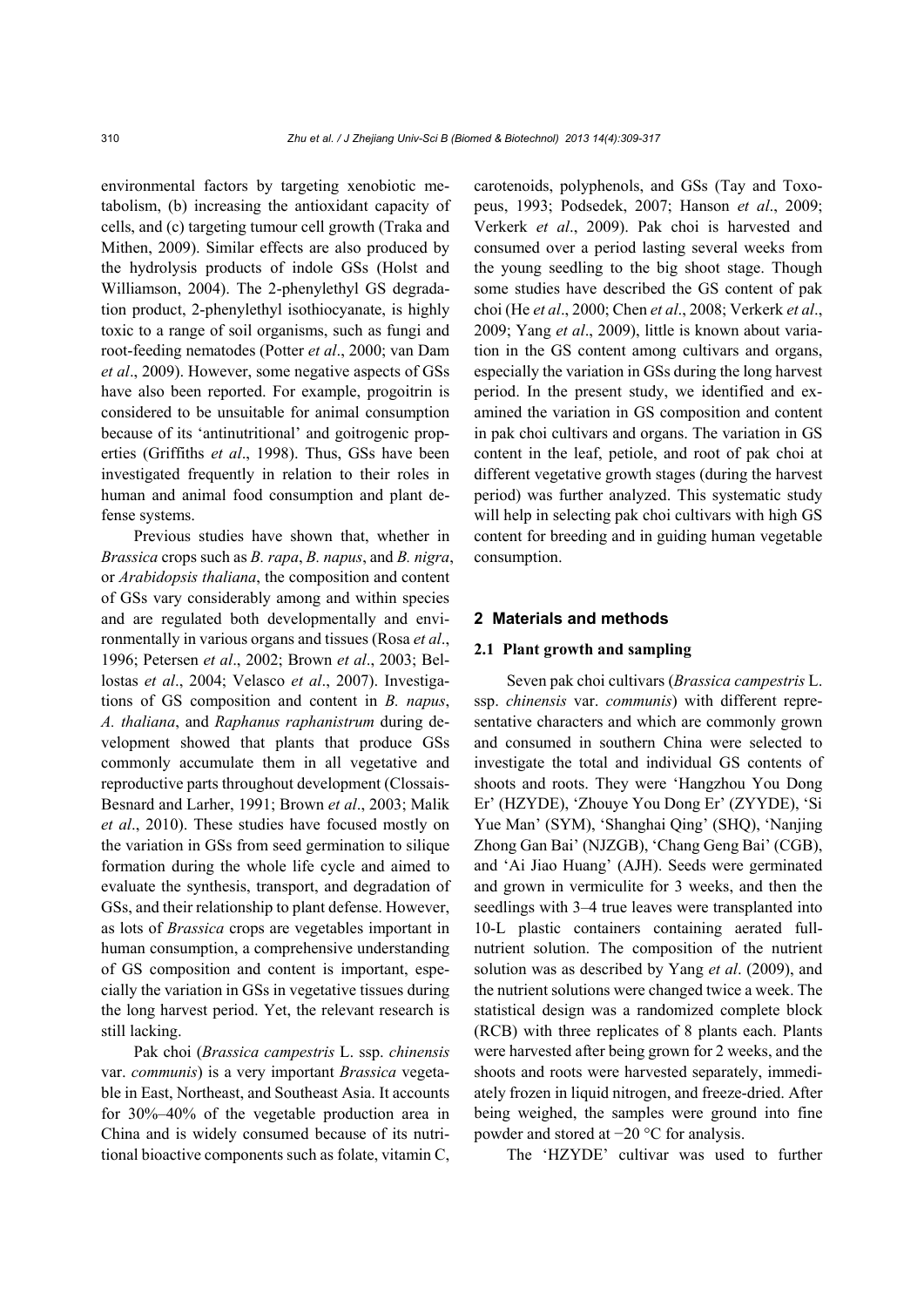investigate the variation in GSs in various organs at different vegetative growth stages (during the harvest period). Plants at the six-leaf stage were used for the experiment and all plants were in the vegetative stage and did not start to bolt and flower. Plants were grown under the same conditions as above; the leaves, petioles, and roots were harvested separately at 10, 15, 20, and 25 d after being transplanted. Each treatment was replicated independently three times.

## **2.2 Glucosinolate analysis**

The composition and content of GSs were determined as described by Yang *et al*. (2009), according to the method of Krumbein *et al*. (2005) with slight modification. Briefly, 0.25 g of sample powder was boiled with 10 ml 70% methanol, and then the supernatant was loaded onto a 1-ml mini-column (JT Baker, USA) containing 500 μl activated diethylaminoethyl (DEAE) Sephadex™ A25 (Amersham Biosciences, Sweden) to de-sulphate overnight with aryl sulfatase (Sigma-Aldrich Co., MO, USA). The resultant desulpho (ds)-glucosinolates were eluted with ultra pure water and identified and quantified by comparison of high performance liquid chromatography (HPLC) retention times, and coupled with an electrospray ionization ion trap mass detector system (Agilent 1100 series, Agilent Technologies, Palo Alto, CA, USA), as described by Krumbein *et al*. (2005) and Chen *et al*. (2008). The amount of each GS was calculated using sinigrin (Sigma-Aldrich Co., MO, USA) as an internal standard and based on the ultraviolet response factors of each compound relative to sinigrin (European Community, 1990; Chen *et al*., 2008). The GS concentration was expressed as μmol/g dry weight (DW) of samples.

### **2.3 Statistical analyses**

Student's *t*-tests were used to analyze differences in GS levels between roots and shoots. Pearson correlations were used to analyze correlations of GS concentrations between roots and shoots. Differences in GS concentrations among cultivars were studied using analysis of variance (ANOVA). Data were compared using the least significant difference (LSD) at the 0.05 significance level. The variation in GS composition between the roots and shoots was analyzed by principal component analysis (PCA). All data were visualized using the principal components score and each point represented an individual sample.

## **3 Results**

## **3.1 GS contents in pak choi cultivars**

We detected three individual aliphatic GSs (glucoalyssin, gluconapin, and glucobrassicanapin), three indole GSs (4-methoxyglucobrassicin, glucobrassicin, and neoglucobrassicin), and one benzenic GS (gluconasturtiin) in both the shoots and roots of all the seven cultivars (Tables 1 and 2). Significant differences in GS concentrations were found among the seven cultivars (Fig. 1). 'SYM' had the highest aliphatic and total GS concentrations in the shoots and the highest benzenic GS concentration in the roots, and 'SHQ' contained the highest benzenic and total GS concentrations in the roots, while 'NJZGB' had the lowest benzenic, indole, and total GS concentrations in both the shoots and roots (Tables 1 and 2). These results may reflect genotypic differences

**Table 1 Individual glucosinolate concentrations in shoots of seven pak choi cultivars five weeks after sowing** 

| Cultivar   | $DW$ (g/plant)                                                   | Glucosinolate concentration $(\mu \text{mol/g DW})$ |                                                        |                         |                                                       |                      |                                                                          |                        |  |
|------------|------------------------------------------------------------------|-----------------------------------------------------|--------------------------------------------------------|-------------------------|-------------------------------------------------------|----------------------|--------------------------------------------------------------------------|------------------------|--|
|            |                                                                  | Glucoalysin                                         | Gluconapin                                             | Glucobrassi-<br>canapin | Glucobrassi-<br>$c_{1n}$                              | Gluconastur-<br>tiin | 4-Methoxygl-<br>ucobrassicin                                             | Neogluco-<br>brassicin |  |
|            |                                                                  |                                                     |                                                        |                         |                                                       |                      |                                                                          |                        |  |
|            | ZYYDE $0.620 \pm 0.060c^1$ $0.100 \pm 0.011b$ $0.171 \pm 0.010d$ |                                                     |                                                        | $0.414\pm0.091h$        | $0.729 \pm 0.048$ a                                   |                      | $0.618\pm0.036b$ $0.121\pm0.017ab$ $0.237\pm0.026b$                      |                        |  |
|            | $HZYDE$ 0.755 $\pm$ 0.018b                                       |                                                     | $0.095 \pm 0.007$ b $0.679 \pm 0.095$ b                | $0.463 \pm 0.028$ b     |                                                       |                      | $0.602\pm0.035b$ $0.677\pm0.025b$ $0.099\pm0.003bc$ $0.303\pm0.005a$     |                        |  |
| NJZGB-     | $0.539 \pm 0.016$ d                                              |                                                     | $0.097\pm0.012b$ $0.391\pm0.107cd$ $0.410\pm0.151b$    |                         |                                                       |                      | $0.354\pm0.022d$ $0.570\pm0.053b$ $0.076\pm0.002c$ $0.136\pm0.009c$      |                        |  |
| <b>CGB</b> | $0.620 \pm 0.040c$                                               |                                                     | $0.078\pm0.003b$ 0.461 $\pm$ 0.058c 0.327 $\pm$ 0.074b |                         |                                                       |                      | $0.472\pm0.040c$ $0.947\pm0.121a$ $0.104\pm0.010bc$ $0.152\pm0.012c$     |                        |  |
| <b>SHO</b> | $0.755 \pm 0.016b$                                               | $0.095\pm0.010b$ $0.806\pm0.021b$                   |                                                        | $0.402 \pm 0.073$ b     |                                                       |                      | $0.492\pm0.016$ bc $0.835\pm0.055$ a $0.079\pm0.005$ c $0.123\pm0.026$ c |                        |  |
| <b>SYM</b> | $0.784\pm0.022h$                                                 | $0.171 \pm 0.023a$ 2.350 $\pm 0.222a$               |                                                        | $1.176 \pm 0.268a$      | $0.504\pm0.037$ bc $0.595\pm0.091$ b $0.129\pm0.020a$ |                      |                                                                          | $0.116 \pm 0.018c$     |  |
| $A$ J $H$  | $0.930 \pm 0.040a$                                               |                                                     | $0.108\pm0.007b$ $0.362\pm0.086c$ d $0.468\pm0.078b$   |                         | $0.618\pm0.115h$                                      |                      | $0.661\pm0.057$ b $0.085\pm0.007$ c $0.109\pm0.021$ c                    |                        |  |
| Average    | 0.715                                                            | 0.106                                               | 0.746                                                  | 0.523                   | 0.539                                                 | 0.708                | 0.099                                                                    | 0.168                  |  |

<sup>1</sup>Data are means±standard deviation (SD). Means followed by different letters in each row are significantly different (*P*<0.05). DW: dry weight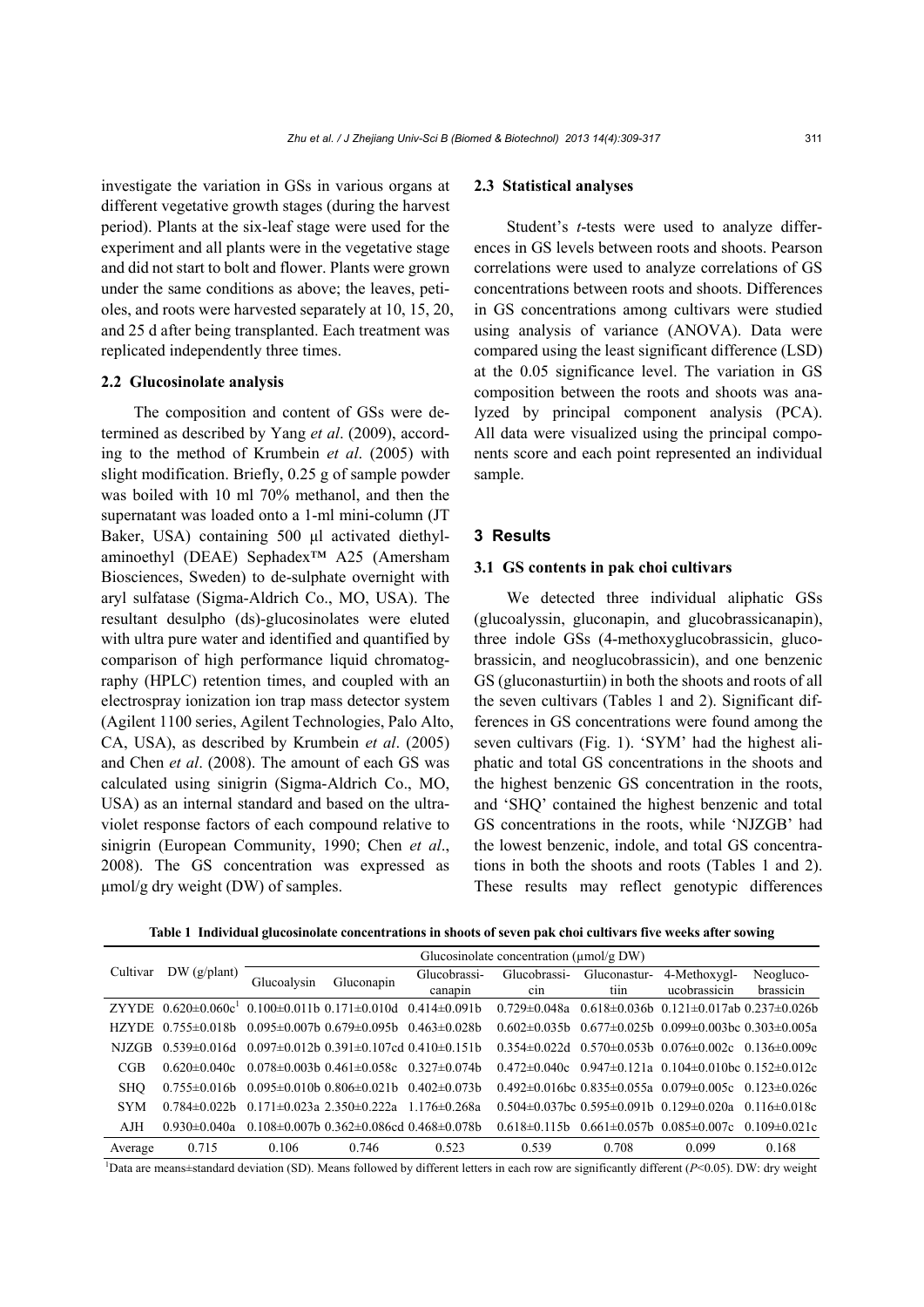**Table 2 Individual glucosinolate concentrations in roots of seven pak choi cultivars five weeks after sowing** 

|                                                                                                                                                                                                                                  | Cultivar $DW$ (g/plant)                                                                                | Glucosinolate concentration $(\mu \text{mol/g DW})$ |            |                                                                            |                          |                                                                                                                                                                                 |                              |                        |  |
|----------------------------------------------------------------------------------------------------------------------------------------------------------------------------------------------------------------------------------|--------------------------------------------------------------------------------------------------------|-----------------------------------------------------|------------|----------------------------------------------------------------------------|--------------------------|---------------------------------------------------------------------------------------------------------------------------------------------------------------------------------|------------------------------|------------------------|--|
|                                                                                                                                                                                                                                  |                                                                                                        | Glucoalysin                                         | Gluconapin | Glucobrassi-<br>canapin                                                    | Glucobrassi-<br>$c_{1n}$ | Gluconasturtiin                                                                                                                                                                 | 4-Methoxygl-<br>ucobrassicin | Neogluco-<br>brassicin |  |
|                                                                                                                                                                                                                                  |                                                                                                        |                                                     |            |                                                                            |                          | ZYYDE 0.095 $\pm$ 0.010bc <sup>1</sup> 0.036 $\pm$ 0.01bc 0.042 $\pm$ 0.014c 0.066 $\pm$ 0.023bc 1.136 $\pm$ 0.121bc 8.259 $\pm$ 1.141bc 0.931 $\pm$ 0.079b 1.063 $\pm$ 0.057bc |                              |                        |  |
|                                                                                                                                                                                                                                  | HZYDE 0.095 $\pm$ 0.003bc 0.051 $\pm$ 0.005ab 0.134 $\pm$ 0.012b 0.083 $\pm$ 0.010b 1.519 $\pm$ 0.301b |                                                     |            |                                                                            |                          | $9.053 \pm 1.095$ b $1.098 \pm 0.223$ b $1.132 \pm 0.230$ bc                                                                                                                    |                              |                        |  |
|                                                                                                                                                                                                                                  | $NIZGB$ 0.074 $\pm$ 0.003 $c$                                                                          |                                                     |            | $0.027\pm0.009c$ 0.072 $\pm$ 0.023bc 0.037 $\pm$ 0.005c 0.884 $\pm$ 0.295c |                          | $6.540 \pm 1.004c$ $0.523 \pm 0.097c$ $0.876 \pm 0.215c$                                                                                                                        |                              |                        |  |
| CGB                                                                                                                                                                                                                              | $0.076 \pm 0.017c$                                                                                     |                                                     |            |                                                                            |                          | $0.034\pm0.004$ bc $0.108\pm0.010$ bc $0.049\pm0.002$ bc $1.261\pm0.197$ bc $9.751\pm0.507$ b $1.020\pm0.160$ b $1.197\pm0.097$ bc                                              |                              |                        |  |
| SHO.                                                                                                                                                                                                                             | $0.111 \pm 0.006b$                                                                                     |                                                     |            |                                                                            |                          | $0.032\pm0.006c$ $0.085\pm0.017$ bc $0.042\pm0.010c$ $1.378\pm0.175$ bc $12.908\pm0.514a$ $0.848\pm0.013b$ $1.499\pm0.274ab$                                                    |                              |                        |  |
| <b>SYM</b>                                                                                                                                                                                                                       |                                                                                                        |                                                     |            |                                                                            |                          | $0.098\pm0.019$ bc $0.062\pm0.005$ a $0.382\pm0.063$ a $0.237\pm0.030$ a $1.619\pm0.275$ b $10.970\pm0.666$ ab $1.538\pm0.277$ a $1.879\pm0.414$ a                              |                              |                        |  |
| <b>AJH</b>                                                                                                                                                                                                                       | $0.138 \pm 0.015a$                                                                                     |                                                     |            | $0.035\pm0.004$ bc $0.043\pm0.021$ c $0.047\pm0.010$ bc $2.031\pm0.175$ a  |                          | 9.822 $\pm$ 0.509b 1.091 $\pm$ 0.078b 1.116 $\pm$ 0.031bc                                                                                                                       |                              |                        |  |
| Average                                                                                                                                                                                                                          | 0.098                                                                                                  | 0.040                                               | 0.124      | 0.080                                                                      | 1.404                    | 9.615                                                                                                                                                                           | 1.007                        | 1.252                  |  |
| $\mathbb{R}$ . The change of the contract of the contract of the contract of the contract of the contract of the contract of the contract of the contract of the contract of the contract of the contract of the contract of the |                                                                                                        |                                                     |            |                                                                            |                          |                                                                                                                                                                                 |                              |                        |  |

1 Data are means±SD. Means followed by different letters in each row are significantly different (*P*<0.05)

among the pak choi cultivars and suggest that the 'SYM' cultivar may have the highest nutritional value and the strongest plant defense potential.



**Fig. 1 Aliphatic, indole, benzenic, and total glucosinolates (GSs) in shoots (a) and roots (b) of seven pak choi cultivars** 

Bars with different letters indicate significant differences between cultivars (*P*<0.05)

Regarding the individual GSs, 'SYM' had the highest concentrations of gluconapin (2.350 µmol/g DW) and glucobrassicanapin (1.176 µmol/g DW) in the shoots, and neoglucobrassicin  $(1.879 \mu mol/g DW)$ and 4-methoxyglucobrassicin (1.538 µmol/g DW) in the roots. 'SHQ' and 'SYM' contained the highest root gluconasturtiin concentrations, 12.908 and 10.970 µmol/g DW, respectively.

## **3.2 Differences in GS content between the roots and shoots**

All seven individual GSs were present in both the shoots and roots of all seven pak choi cultivars, but in variable concentrations (Tables 1 and 2). The total GS concentration was 3.8-fold higher in the roots than in the shoots (13.523 vs. 2.881 μmol/g DW, respectively). PCA showed that root samples clustered far more loosely than shoot samples, indicating that variation in GSs was greater in the roots than in the shoots, suggesting variation in their survival abilities (Fig. 2).



**Fig. 2 Principal component analysis plot of shoot and root glucosinolate (GS) compositions of seven pak choi cultivars** Circles represent shoot samples, and triangles represent root samples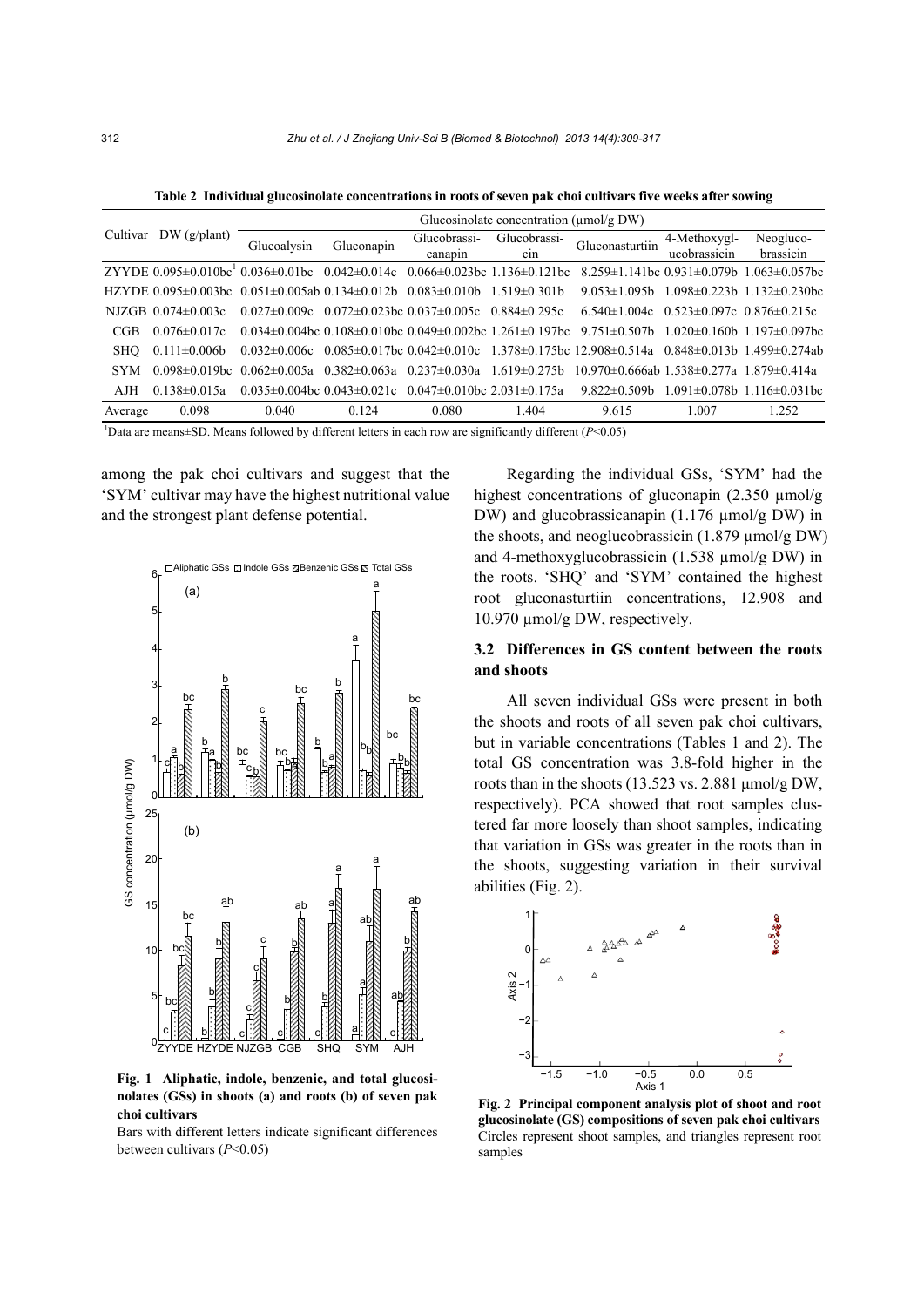We also explored correlations in GS concentrations between shoots and roots in all the cultivars. Pearson correlation analysis showed that the concentrations of total GSs (Pearson's correlation coefficient *r*=0.584, *P*<0.01) and aliphatic GSs (*r*=0.927, *P*<0.01) of shoots and roots were quite strongly correlated, while the indole GSs  $(r=0.173)$  and benzenic GSs (*r*=0.395) were not. When analyzed at the level of individual GSs, glucoalyssin (*r*=0.683, *P*<0.01), gluconapin (*r*=0.927, *P*<0.01), glucobrassicanapin (*r*=0.851, *P*<0.01), and 4-methoxyglucobrassicin (*r*=0.660, *P*<0.01) contents showed significant correlations between the shoots and roots. Most of the correlated GSs were aliphatic, especially gluconapin, which constituted the majority of the aliphatic GSs.

## **3.3 GS contents at different stages of vegetative growth during the harvest period**

The GS content and composition of leaves, petioles, roots, and whole plants of pak choi at different stages of vegetative growth were further analyzed in the 'HZYDE' cultivar. The GS concentrations of all the various organs varied a lot at different stages (Table 3, Fig. 3). The aliphatic, indole, benzenic, and total GSs of leaves, petioles, and roots increased rapidly from Days 10 to 20 after transplantation, and then started decreasing on Day 25 (Fig. 3). The total plant GS concentration increased from 5.009 (10 d) to 13.982  $\mu$ mol/g DW (20 d) reaching a peak, and then decreased to 9.222 μmol/g DW on Day 25 (Fig. 3a). However, the concentrations

of the indole GSs, 4-methoxyglucobrassicin and neoglucobrassicin, in both the leaves and roots increased continuously during the vegetative growth period (Table 3). In addition, the proportions of aliphatic, indole, and benzenic GSs relative to total GSs in the leaves, petioles, roots, and whole plant also changed a lot among the vegetative growth stages. In particular, the proportion of aliphatic GS relative to the total GS increased from 69.316% to 80.693% in the leaves and from 43.144% to 62.073% in the petioles when harvested on Days 10 and 25 respectively after transplantation. In contrast, the corresponding proportion of indole GSs relative to the total GS of leaves and petioles declined (data not shown). These results demonstrate that the total GS increased with the growth stage and reached a peak on Day 20 and the increment was due mainly to the desirable aliphatic GSs, suggesting an optimum harvest and consumption time.

## **4 Discussion**

GSs are a group of metabolites, whose content and composition vary in different plants and organs. In the present study, we determined the contents of three individual aliphatic, three indole, and one benzenic GS in both the shoots and roots of seven local pak choi cultivars (Tables 1 and 2). Significant differences in GS concentrations were observed among the seven cultivars (Fig. 1). This genotypic variation



**Fig. 3 Changes in glucosinolate (GS) content in the whole plant (a), leaf (b), petiole (c), and root (d) of 'Hangzhou You Dong Er' at different growth stages during the harvest period**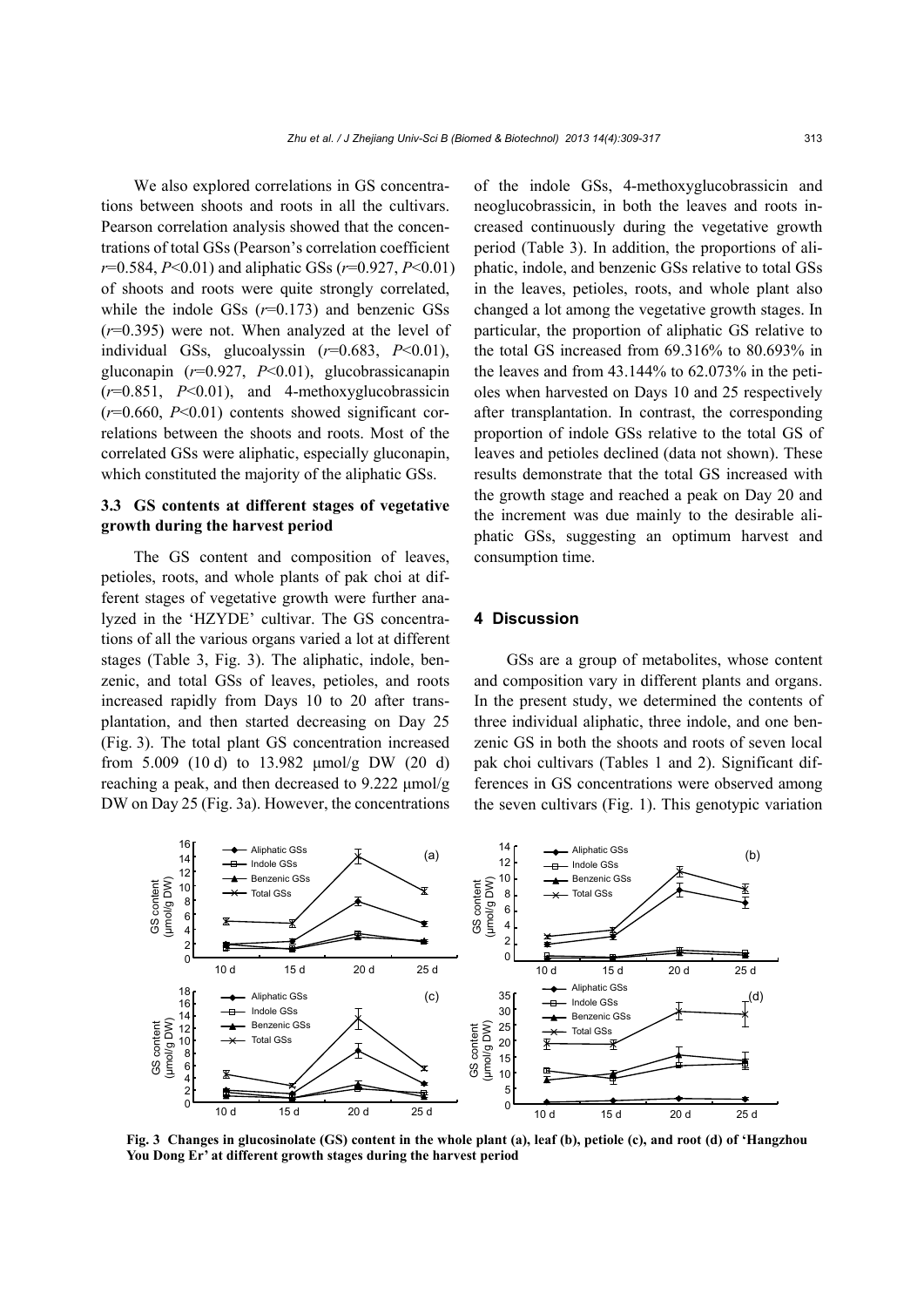| Organ   | Time. | Glucosinolate concentration $(\mu \text{mol/g DW})^2$ |                     |                         |                     |                                        |                              |                        |  |
|---------|-------|-------------------------------------------------------|---------------------|-------------------------|---------------------|----------------------------------------|------------------------------|------------------------|--|
|         | (d)   | Glucoalysin                                           | Gluconapin          | Glucobrassi-<br>canapin | Glucobrassicin      | Gluconasturtiin                        | 4-Methoxygl-<br>ucobrassicin | Neogluco-<br>brassicin |  |
| Root    | 10    | $0.134\pm0.014h$                                      | $0.341\pm0.008h$    | $0.233 \pm 0.014$ b     | $2.945\pm 0.205h$   | $7.771 \pm 1.021$ b                    | $3.136 \pm 0.426a$           | $4.547\pm 0.279$ ab    |  |
|         | 15    | $0.168 \pm 0.024$ b                                   | $0.720 \pm 0.142a$  | $0.298 \pm 0.069$ b     | $2.847\pm0.291h$    | $9.644 \pm 1.071$ b                    | $2.914\pm 0.443a$            | $3.247\pm0.488b$       |  |
|         | 20    | $0.322 \pm 0.024a$                                    | $0.960 \pm 0.083a$  | $0.515 \pm 0.070a$      | $4.617\pm0.113a$    | $15.525 \pm 2.431a$ $3.241 \pm 0.452a$ |                              | $4.236\pm0.410$ ab     |  |
|         | 25    | $0.127 \pm 0.013b$                                    | $0.857 \pm 0.167a$  | $0.669 \pm 0.134a$      | $4.515 \pm 0.211a$  | $13.791 \pm 2.708a$ 3.600 $\pm$ 0.426a |                              | $4.804\pm0.938a$       |  |
| Petiole | 10    | $0.100 \pm 0.018$ b                                   | $1.197 \pm 0.168c$  | $0.676 \pm 0.109$ b     | $0.422 \pm 0.080$   | $1.016\pm0.073h$ 0.237 $\pm$ 0.050a    |                              | $0.925 \pm 0.172$ b    |  |
|         | 15    | $0.055 \pm 0.005$ b                                   | $0.952 \pm 0.134c$  | $0.348\pm0.037h$        | $0.226 \pm 0.020c$  | $0.678 \pm 0.152$ b                    | $0.099 \pm 0.009$ b          | $0.383 \pm 0.083c$     |  |
|         | 20    | $0.528 \pm 0.064a$                                    | $5.334 \pm 0.802a$  | $2.600 \pm 0.515a$      | $0.795 \pm 0.129a$  | $2.969 \pm 0.522a$ 0.250 $\pm 0.023a$  |                              | $1.155 \pm 0.094a$     |  |
|         | 25    | $0.128 \pm 0.024b$                                    | $2.037\pm 0.244h$   | $0.914\pm0.163h$        | $0.400 \pm 0.056$   | $0.979 \pm 0.159$ b                    | $0.252 \pm 0.047a$           | $0.810\pm0.111h$       |  |
| Leaf    | 10    | $0.060 \pm 0.012c$                                    | $1.246 \pm 0.141$ b | $0.710 \pm 0.087c$      | $0.418 \pm 0.018$ b | $0.318\pm0.042b$ $0.081\pm0.009c$      |                              | $0.118 \pm 0.023$ b    |  |
|         | 15    | $0.070 \pm 0.014c$                                    | $2.007\pm 0.133h$   | $0.871\pm0.178c$        | $0.294 \pm 0.044$ b | $0.393\pm0.064b$                       | $0.075 \pm 0.011c$           | $0.062 \pm 0.010c$     |  |
|         | 20    | $0.261 \pm 0.031a$                                    | $5.372 \pm 0.940a$  | $2.989 \pm 0.131a$      | $1.039 \pm 0.282a$  | $0.926 \pm 0.194a$                     | $0.179 \pm 0.009$ b          | $0.137\pm0.029h$       |  |
|         | 25    | $0.110 \pm 0.015$                                     | $5.008 \pm 0.686a$  | 1.955±0.137b            | $0.476 \pm 0.055b$  | $0.740 \pm 0.109a$                     | $0.291 \pm 0.019a$           | $0.191 \pm 0.038a$     |  |

**Table 3 Individual glucosinolate concentrations in different organs of pak choi (Hangzhou You Dong Er) at different vegetative growth stages during the harvest period** 

\* Data are means±SD. Means followed by different letters in each row are significantly different (*P*<0.05)

in GS content in the pak choi cultivars is consistent with previous studies (He *et al*., 2000; Castro *et al*., 2004; Kim *et al*., 2010). The variation in GS content among the pak choi cultivars may be due to differences in their genetic backgrounds or developmental and environmental regulation (Rosa *et al*., 1996; Petersen *et al*., 2002; Brown *et al*., 2003; Bellostas *et al*., 2004; Velasco *et al*., 2007).

GSs play an important role in plant defense systems and human nutrition. The isothiocyanates of aliphatic GSs have beneficial effects on human health and the breakdown products of gluconasturtiin help plants to deter soil organisms (Hecht, 2000; Mithen *et al*., 2000; Potter *et al*., 2000; Malik *et al*., 2010). We discovered that the cultivar 'SYM' had high levels of shoot aliphatic GSs, especially gluconapin and glucobrassicanapin, and root benzenic and indole GSs. The dry weight data showed that the higher GS content of 'SYM' is not because of a lower dry matter yield (Table 1). Epidemiological studies have suggested that intake of GSs in cruciferous vegetables, including pak choi, reduces human cancer risks. For example, the gluconapin hydrolysis product, 3-butenyl isothiocyanate, is able to inhibit the growth of tumor cells in vitro by inhibiting proliferation and inducing apoptosis (Nastruzzi *et al*., 1996; Smith *et al*., 2004; 2005). Thus, high levels of beneficial GSs indicate that 'SYM' may be a good candidate for breeding new cultivars either for human consumption or plant defense.

In the present study, we also found that the GS concentration was higher in the roots than in the shoots of pak choi, which is in accordance with previous studies of other species (Castro *et al*., 2004; Kabouw *et al*., 2010; Malik *et al*., 2010). The difference in GS concentration between the shoots and roots was not due to a general difference across all GSs but more to differences within some specific GS types. Aliphatic GSs were predominant in the shoots (Table 1) and their concentration was much higher in the shoots than in the roots, whereas the benzenic GS accounted for the majority of the GSs in the roots (Table 2), and its concentration, together with indole GSs, in the roots was much higher than that in the shoots. Similar results were observed in other *Brassica* species and in *Arabidopsis thaliana* (Vierheilig *et al*., 2000; Brown *et al*., 2003; Kabouw *et al*., 2010). The higher levels of GS and greater variation in GSs in the roots can be explained by the higher survival pressure that the roots endure in the soil environment where pathogens such as insects and microbes are abundant. The different GSs found in high amounts in the roots may act as defensive compounds to deter the soil organisms (Zangerl and Bazzaz, 1993; Potter *et al*., 2000; van Dam *et al*., 2009).

The correlation between GS concentrations in the shoots and roots may be due to the transport of GSs or their precursors through the phloem and also may be a part of the plant's defense system (Zangerl and Bazzaz, 1993; Merritt, 1996; Brudenell *et al*.,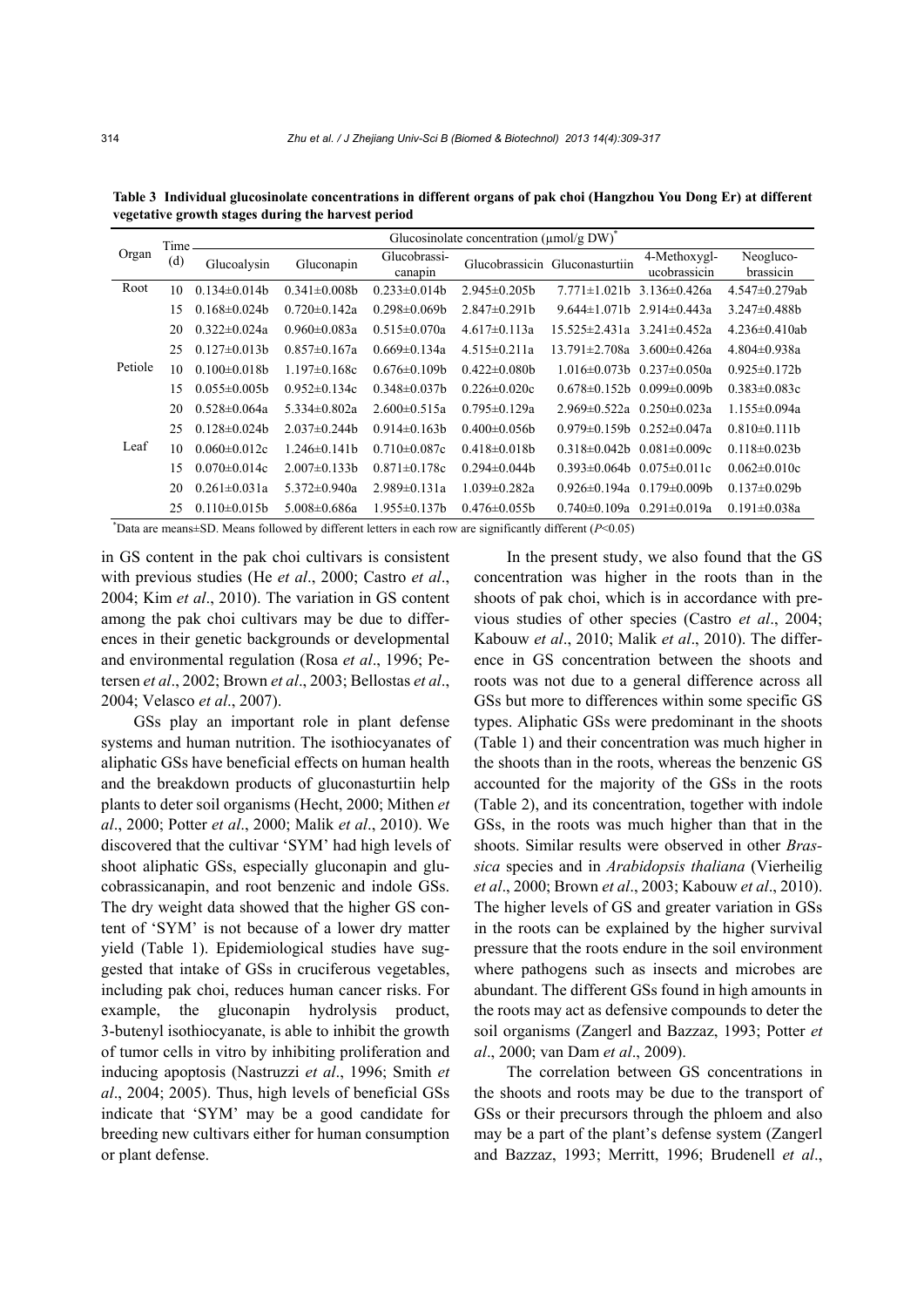1999; Chen and Andreasson, 2001; Chen *et al*., 2001; Grubb and Abel, 2006). The correlation and independence of GS compositions between the shoots and roots could be of value to breeding programs for agricultural practice. For example, plant breeders can increase the root aliphatic and 2-phenylethyl GSs to enhance the plant defenses against soil pathogens, and simultaneously increase the beneficial shoot aliphatic GSs to enhance the dietary and nutrition value for human health. Kabouw *et al*. (2010) reported that in white cabbage there were no significant correlations among total, aliphatic or indole GSs between the shoots and roots, and that the levels of only two individual GSs, 2-propenyl and 2-penylethyl, were significantly correlated between the shoots and roots. However, we believe that the difference between the two studies may be due to the species difference. White cabbage is a crop of *Brassica oleracea* var. *capitata*, while pak choi belongs to *Brassica campestris* ssp. *chinensis*, in which 2-propenyl GS is not found.

GS concentrations in the leaves, petioles, and roots of the cultivar 'HZYDE' increased during the period from Days 10 to 20 after transplantation, meaning that GS accumulation in this period was faster than dry matter accretion, although both were increasing dramatically (dry matter data not shown). GS accumulation reached its peak on Day 20 and declined on Day 25. The results are consistent with studies in other *Brassica* species and in *Arabidopsis thaliana* (Clossais-Besnard and Larher, 1991; Brown *et al*., 2003; Malik *et al*., 2010). While these previous studies also investigated the dynamic change in GSs in plants, they included the whole life cycle, whereas our study focused on the different vegetative growth stages. Dynamic changes in the proportions of different GSs in relation to the total GS concentration are regarded as part of plant development and defense systems (Halkier and Gershenzon, 2006). The aliphatic GSs have been reported to be related to the flavor and nutrition of *Brassica* vegetables (Schonhof *et al*., 2004; Padilla *et al*., 2007; Podsedek, 2007; Verkerk *et al*., 2009), and as people commonly consume the leaves and petioles of pak choi, increasing the aliphatic GS proportion should increase its nutritional value. Thus, we recommend harvesting and consumption of pak choi from Days 20 to 25 after transplantation, because during that period both the dry matter and the beneficial GS concentrations will reach their peaks.

## **5 Conclusions**

The contents of natural compounds and nutrients in plants usually vary among cultivars and change dynamically in the course of development. In the current study, the variation in GS composition and content among pak choi cultivars was measured and the dynamic changes in GSs during the early growth period (from Days 10 to 25 after transplantation) were examined. The results indicated that the 'SYM' cultivar, which had a high level of beneficial GSs, may be a good candidate for future breeding programs for producing high quality cultivars containing high levels of GSs. We recommend that pak choi be harvested and consumed during the period from Days 20 to 25 after transplantation to take advantages of the highest levels of GSs in the plant.

## **Compliance with ethics guidelines**

Biao ZHU, Jing YANG, and Zhu-jun ZHU declare that they have no conflict of interest.

This article does not contain any studies with human or animal subjects performed by any of the authors.

#### **References**

- Agerbirk, N., Olsen, C.E., 2012. Glucosinolate structures in evolution. *Phytochemistry*, **77**:16-45. [doi:10.1016/j. phytochem.2012.02.005]
- Bellostas, N., Sørensen, J.C., Sørensen, H., 2004. Qualitative and quantitative evaluation of glucosinolates in cruciferous plant during their life cycles. *Agroindustria*, **3**(3):5-10.
- Brown, P.D., Tokuhisa, J.G., Reichelt, M., Gershenzon, J., 2003. Variation of glucosinolate accumulation among different organs and developmental stages of *Arabidopsis thaliana*. *Phytochemistry*, **62**(3):471-481. [doi:10.1016/ S0031-9422(02) 00549-6]
- Brudenell, A.J.P., Griffiths, H., Rossiter, J.T., Baker, D.A., 1999. The phloem mobility of glucosinolates. *J. Exp. Bot*., **50**(335):745-756. [doi:10.1093/jxb/50.335.745]
- Castro, A., Aires, A., Rosa, E., Bloem, E., Stulen, I., Kok, L.D., 2004. Distribution of glucosinolates in *Brassica oleracea* cultivars. *Phyt. Ann. Rei Bot*., **44**(1):133-143.
- Chen, S., Andreasson, E., 2001. Update on glucosinolate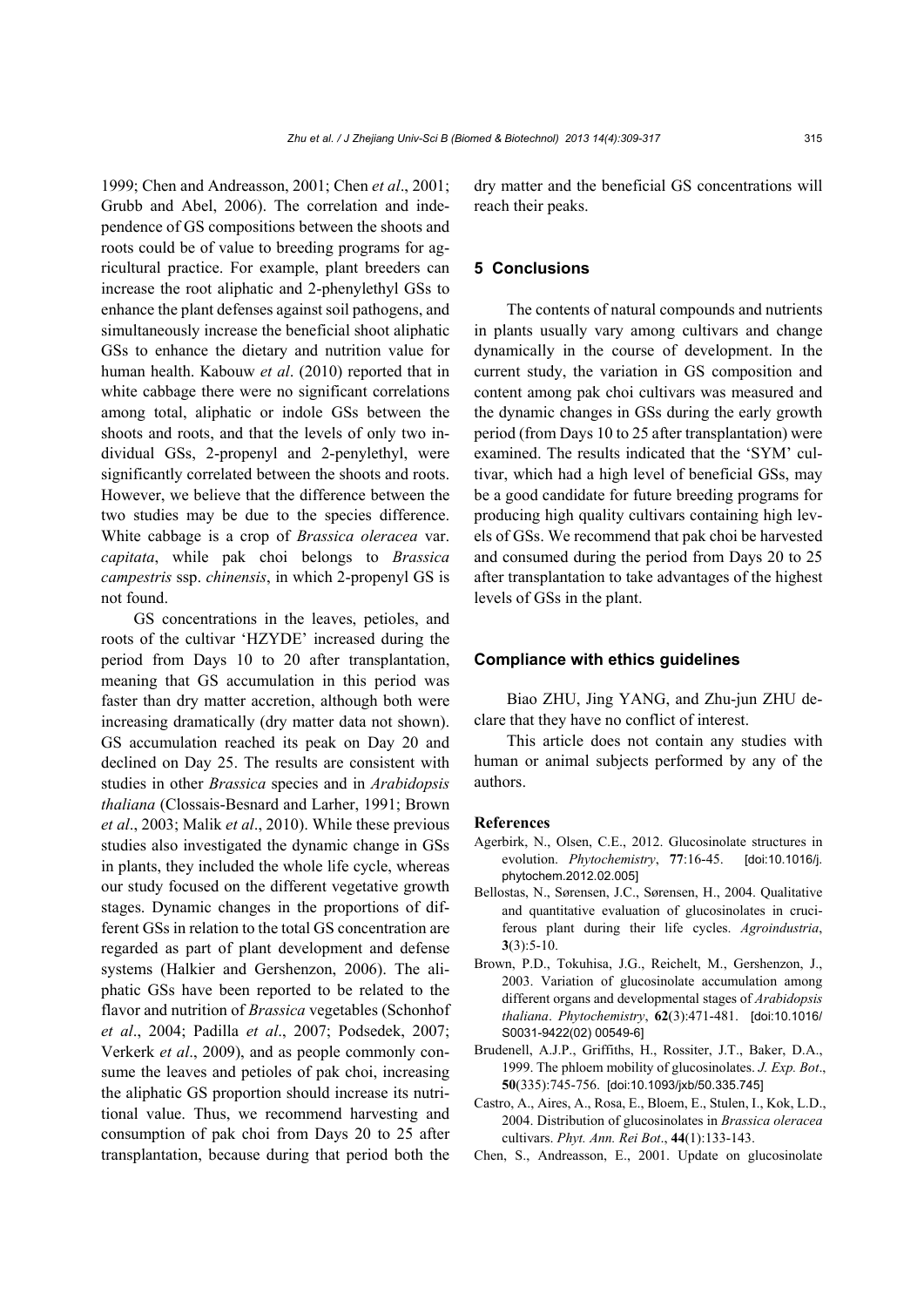metabolism and transport. *Plant Physiol. Biochem*., **39**(9):743-758. [doi:10.1016/S0981-9428(01)01301-8]

- Chen, S.X., Petersen, B.L., Olsen, C.E., Schulz, A., Halkier, B.A., 2001. Long-distance phloem transport of glucosinolates in *Arabidopsis*. *Plant Physiol*., **127**(1):194-201. [doi:10.1104/pp.127.1.194]
- Chen, X.J., Zhu, Z.J., Gerendas, J., Zimmermann, N., 2008. Glucosinolates in Chinese *Brassica campestris* vegetables: Chinese cabbage, purple cai-tai, choysum, pakchoi, and turnip. *Hortscience*, **43**(2):571-574.
- Clossais-Besnard, N., Larher, F., 1991. Physiological role of glucosinolates in *Brassica napus*. Concentration and distribution pattern of glucosinolate among plant organs during a complete life cycle. *J. Sci. Food Agric*., **56**(1): 25-38. [doi:10.1002/jsfa.2740560104]
- European Community, 1990. Determination of the oilseed glucosinolate content by HPLC. *Off*. *J. Eur. Commun.*, **170**:27-34.
- Fahey, J.W., Zalcmann, A.T., Talalay, P., 2001. The chemical diversity and distribution of glucosinolates and isothiocyanates among plants. *Phytochemistry*, **56**(1):5-51. [doi:10.1016/S0031-9422(00)00316-2]
- Griffiths, D.W., Birch, A.N.E., Hillman, J.R., 1998. Antinutritional compounds in the *Brassicaceae*: analysis, biosynthesis, chemistry and dietary effects. *J. Hort. Sci. Biotechnol*., **73**(1):1-18.
- Grubb, C.D., Abel, S., 2006. Glucosinolate metabolism and its control. *Trends Plant Sci*., **11**(2):89-100. [doi:10.1016/ j.tplants.2005.12.006]
- Halkier, B.A., Gershenzon, J., 2006. Biology and biochemistry of glucosinolates. *Ann. Rev. Plant Biol*., **57**(1):303-333. [doi:10.1146/annurev.arplant.57.032905.105228]
- Hanson, P., Yang, R., Chang, L., Ledesma, L., Ledesma, D., 2009. Contents of carotenoids, ascorbic acid, minerals and total glucosinolates in leafy brassica pakchoi (*Brassica rapa* L. *chinensis*) as affected by season and variety. *J. Sci. Food Agric*., **89**(5):906-914. [doi:10.1002/jsfa.3533]
- He, H., Fingerling, G., Schnitzler, W.H., 2000. Glucosinolate contents and patterns in different organs of Chinese cabbages, Chinese kale (*Brassica alboglabra bailey*) and choy sum (*Brassica campestris* L. ssp *chinensis* var. *utilis* Tsen et Lee). *Angewandte Botanik*, **74**(1-2):21-25.
- Hecht, S.S., 2000. Inhibition of carcinogenesis by isothiocyanates. *Drug Metab. Rev*., **32**(3-4):395-411. [doi:10. 1081/DMR-100102342]
- Holst, B., Williamson, G., 2004. A critical review of the bioavailability of glucosinolates and related compounds. *Nat. Prod. Rep.*, **21**(3):425-447. [doi:10.1039/b204039p]
- Kabouw, P., Biere, A., Putten, W.H., van Dam, N.M., 2010. Intra-specific differences in root and shoot glucosinolate profiles among white cabbage (*Brassica oleracea* var. *capitata*) cultivars. *J. Agric. Food Chem*., **58**(1):411-417. [doi:10.1021/jf902835k]
- Kim, J.K., Sang, M.C., Kim, S.J., Lee, D.J., Lee, S.Y., Lim, S.H., Sun, H.H., Kweon, S.J., Cho, S.H., 2010. Variation of glucosinolates in vegetable crops of *Brassica rapa* L. ssp. *Pekinensis*. *Food Chem.*, **119**(1):423-428. [doi:10.

1016/j.foodchem.2009.08.051]

- Kim, Y.S., Milner, J.A., 2005. Targets for indole-3-carbinol in cancer prevention. *J. Nutr. Biochem*., **16**(2):65-73. [doi:10.1016/j.jnutbio.2004.10.007]
- Krumbein, A., Schonhof, I., Schreiner, M., 2005. Composition and contents of phytochemicals (glucosinolates, carotenoids and chlorophylls) and ascorbic acid in selected Brassica species (*B. juncea*, *B. rapa* subsp. *nipposinica* var. *chinoleifera*, *B. rapa* subsp. *Chinensis* and *B. rapa* subsp. *rapa*). *J. Appl. Bot. Food Qual.*, **79**(3):168-174.
- Latte, K.P., Appel, K.E., Lampen, A., 2011. Health benefits and possible risks of broccoli—an overview. *Food Chem. Toxicol.*, **49**(12):3287-3309. [doi:10.1016/j.fct.2011.08. 019]
- Malik, M.S., Riley, M.B., Norsworthy, J.K., Bridges, W.J., 2010. Glucosinolate profile variation of growth stages of wild radish (*Raphanus raphanistrum*). *J. Agric. Food Chem*., **58**(6):3309-3315. [doi:10.1021/jf100258c]
- Merritt, S.Z., 1996. Within-plant variation in concentrations of amino acids, sugar, and sinigrin in phloem sap of black mustard, *Brassica nigra* (L) Koch (*Cruciferae*). *J. Chem. Ecol*., **22**(6):1133-1145. [doi:10.1007/BF02027950]
- Mithen, R.F., Dekker, M., Verkerk, R., Rabot, S., Johnson, I.T., 2000. The nutritional significance, biosynthesis and bioavailability of glucosinolates in human foods. *J. Sci. Food Agric*., **80**(7):967-984. [doi:10.1002/(SICI)1097- 0010(20000515)80:7<967::AID-JSFA597>3.3.CO;2-M]
- Nastruzzi, C., Cortesi, R., Esposito E., Menegatti, E., Leoni, O., Iori, R., Palmieri, S., 1996. In vitro cytotoxic activity of some glucosinolate-derived products generated by myrosinase hydrolysis. *J. Agric. Food Chem.*, **44**(4):1014- 1021. [doi:10.1021/jf9503523]
- Padilla, G., Cartea, M.E., Velasco, P., Haro, A., Ordás, A., 2007. Variation of glucosinolates in vegetable crops of *Brassica rapa*. *Phytochemistry*, **68**(4):536-545. [doi:10. 1016/j.phytochem.2006.11.017]
- Petersen, B.L., Chen, S., Hansen, C.H., Olsen, C.E., Halkier, B.A., 2002. Composition and content of glucosinolates in developing *Arabidopsis thaliana*. *Planta*, **214**(4):562-571. [doi:10.1007/s004250100659]
- Podsedek, A., 2007. Natural antioxidants and antioxidant capacity of *Brassica* vegetables: a review. *LWT-Food Sci. Technol*., **40**(1):1-11. [doi:10.1016/j.lwt. 2005.07.023]
- Potter, M.J., Vanstone, V.A., Davies, K.A., Rathjen, A.J., 2000. Breeding to increase the concentration of 2-phenylethyl glucosinolate in the roots of *Brassica napus*. *J. Chem. Ecol*., **26**(8):1811-1820. [doi:10.1023/A:1005588405774]
- Rosa, E.A.S., Heaney, R.K., Portas, C.A.M., Fenwick, G.R., 1996. Changes in glucosinolate concentrations in *Brassica* crops (*B. oleracea* and *B. napus*) throughout growing seasons. *J. Sci. Food Agric*., **71**(2):237-244. [doi:10. 1002/(SICI)1097-0010(199606)71:2<237::AID-JSFA574>3. 0.CO;2-P]
- Schonhof, I., Krumbein, A., Brückner, B., 2004. Genotypic effects on glucosinolates and sensory properties of broccoli and cauliflower. *Food*, **48**(1):25-33. [doi:10. 1002/food.200300329]